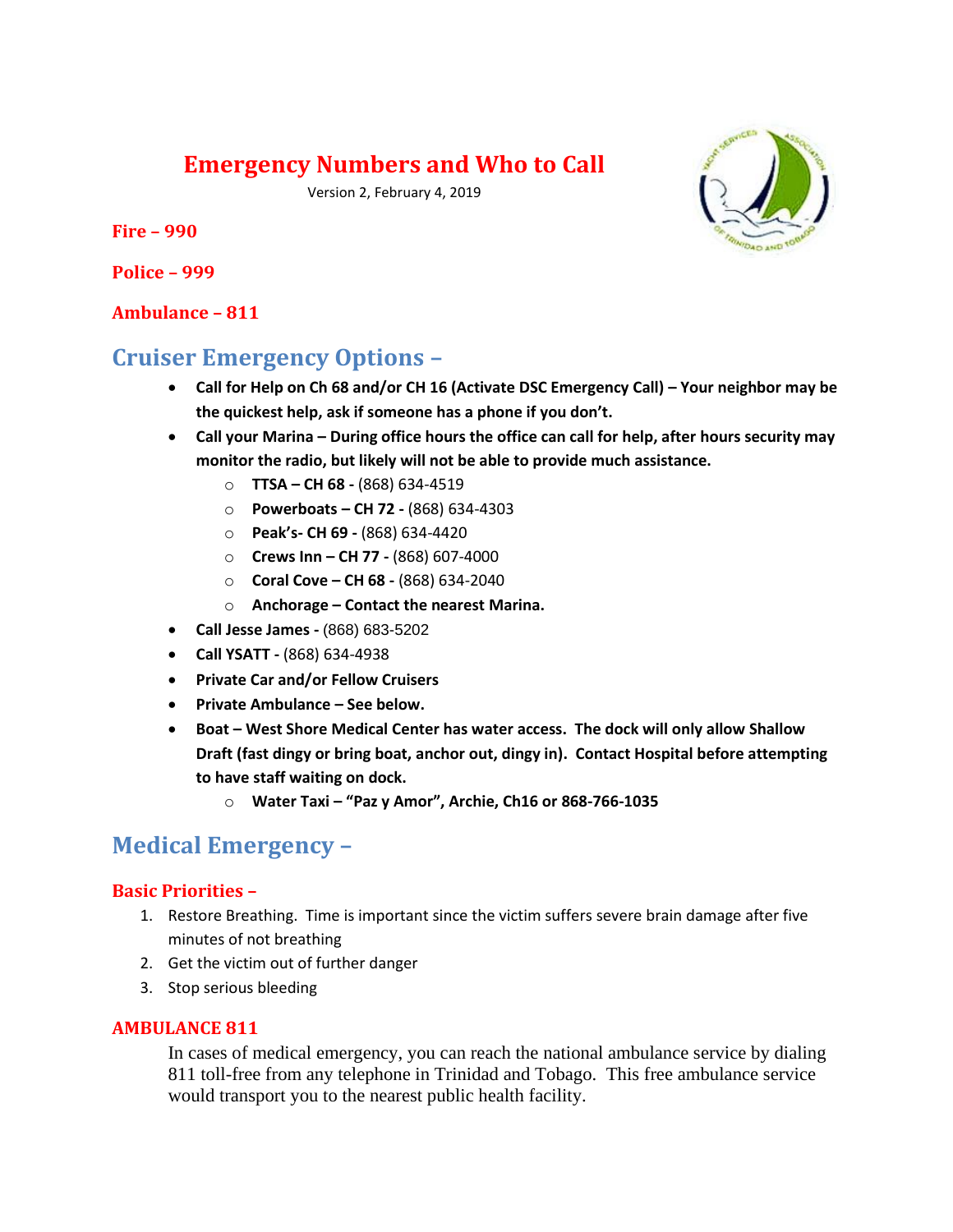#### **Private Ambulance –**

- SCI EMS Ambulance Limited, 5 Western Main Rd, Phone: (868) 694-2404 | 335-4856
- Eric Williams Medical Complex | Mt. Hope | 662-2249/662-1014
- Medical Air Services Association | Ariapita Avenue, Woodbrook | 628-8108 / 622-4616

## **HOSPITALS**

- West Shore Medical Western Main Road, Cocorite 285-5019 private
- St. Clair Medical Centre Elizabeth Street, St. Clair 628-1451 / 628-8615 private
- POS General Hospital Accident & Emergency Port of Spain 623-2951/2/ 623-2954/6 623-5261/2/ 623-7181 /623-2327 – public
- Community Hospital of Seventh-day Adventists (868) 622-1191, 622-3302, 628-8330

#### **Pharmacy**

• Pharmacy at Crews Inn (Blue Building). Phone 868-747-6200. Will deliver and can offer medical advice.

## **My Doctor is:**

# **Police & Coast Guard**

## **Police – 999**

- Local Police Station Carenage (868) 627-3123
- Chaguaramas Development Authority (868) 225-4232
- Coast Guard Ch 16 (Repeat "**Coast Guard Control**" Twice), Phone (868) 634-1476 | (TTCG) 800-4987
- North Post Radio 637-9023 | -4476

**Fire**

**Fire – 990**

# **Other Emergencies**

- **Office of Disaster Preparedness and Management (ODPM)** (868) 640-1285 / 8905 / 8653 / 6493
- **Poison Information Center (poison animals)** The University of the West Indies, St. Augustine , Trinidad, Tel: (868) 662-2002 | Fax: (868) 663-9684
- **Poison Information**  Call Hospital or your Doctor